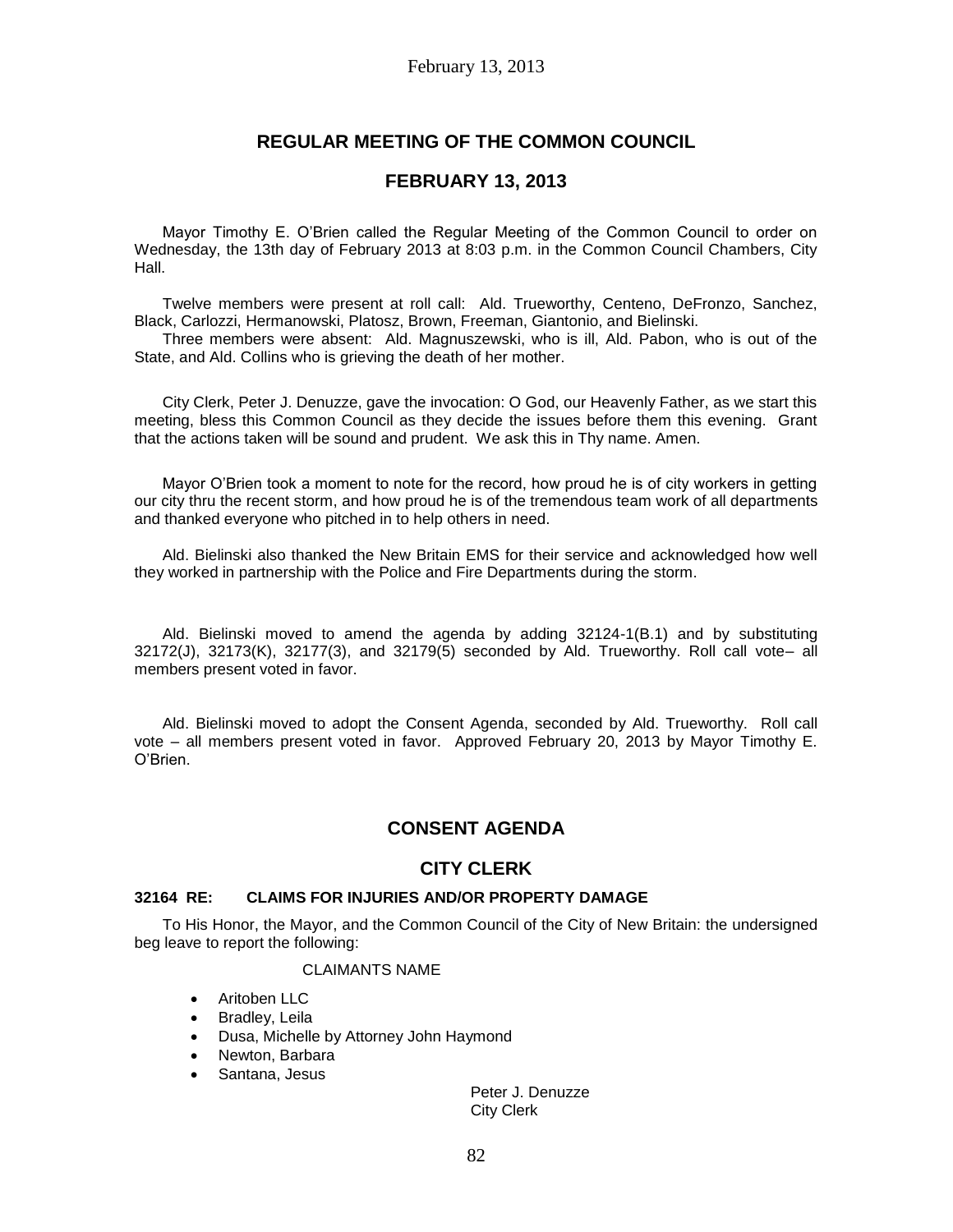# **CITY PLAN COMMISSION**

#### **32146-1 RE: STREET NAME CHANGES FOR PORTIONS OF DEAN DRIVE, WALKER ROAD AND GOVERNOR STREET – CORBIN HEIGHTS DEVELOPMENT PROJECT**

To His Honor, the Mayor, and the Common Council of the City of New Britain: the undersigned beg leave to report the following:

BACKGROUND: This report is for the above-referenced referral of the petition regarding the change to the names to portions of two existing city streets situated in the Corbin Heights redevelopment project area.

Section 19-22 of the City Ordinances and Section 8-25 of the Connecticut General Statutes, require that all proposals for acceptance, widening, narrowing, improvement or abandonment of any street or other public way must be referred to the City Plan Commission for an advisory report to Council. This type of advisory report does not appear to be mandated for simple name changes to existing streets. This is a staff report as the City Plan Commission did not meet in February. The City Plan Commission is on record as being strongly supportive of this project, having reviewed it as a Zoning Board of Appeals referral #4530 granted in September 2010.

FINDINGS: The proposed name changes are necessitated by the redevelopment project which results in some minor modifications to the layout of public streets. The name changes will serve to allow a more logical and easy to follow street layout and more sensible unit numbering as units are completed and ready for occupancy. Essentially, the portion of the street currently named "Dean Drive" that lies between the intersection with Walker Road and the intersection with current Governor Street, is to be changed to "Walker Road". Walker Road will become a longer "L" shaped street, beginning and running west from Corbin Avenue and then, at the existing corner "roundabout" intersection with current Dean Drive, turning 90 degrees and running approximately 850 feet south to intersect with Dean Drive.

The portion of Governor Street running west from Corbin Avenue to Dean Drive approximately 850 feet in length is to be changed to "Dean Drive". Dean Drive then becomes a through street the entire length, running west from Corbin Avenue, connecting to the existing Dean Drive at the intersection of the newly named Walker Road, and running out to Slater Road. There will be a minor intersection realignment, where the renamed Dean Drive meets the renamed Walker Drive, giving Dean Drive a somewhat more direct flow.

This re-naming is being undertaken now prior to the new and renovated housing units being numbered and approved for occupancy in the first phase of this project.

RECOMMENDATION: The City Plan Commission staff is of the opinion that these changes serve to alleviate confusion that would otherwise result from the changes to street layout and the intersection realignments and re-numbering of buildings in the redeveloped Corbin Heights housing complex. Therefore, adoption of the proposed changes in the street names is recommended.

> Steven P. Schiller Acting Administrative Coordinator of the Economic Development Division and Staff to the City Plan Commission

### **32124-1 RE: ZONE CHANGE OF CERTAIN PROPERTIES ON GROVE, WASHINGTON, AND HIGH STREETS FROM A-2 (MULTI-FAMILY HOUSES) TO B-3 (SECONDARY BUSINESS)**

To His Honor, the Mayor, and the Common Council of the City of New Britain: the undersigned beg leave to report the following:

[An amendment to the zoning map to change the zoning of certain properties having frontage on Grove Street, Washington Street and High Street from A-2 (Multi-Family Houses) to B-3 (Secondary Business)]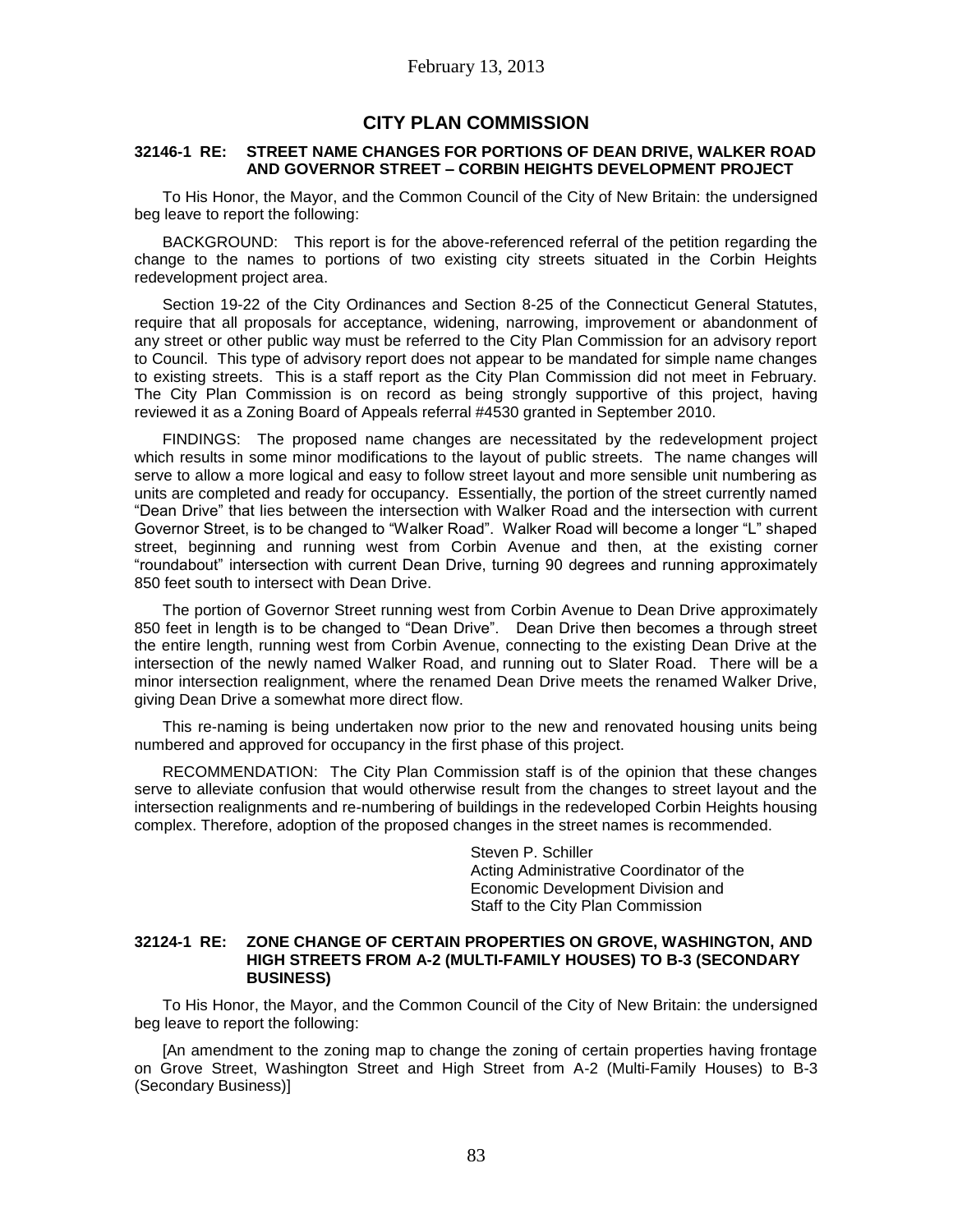The City Plan Commission, at its regular meeting held on January 7, 2013, voted 4 to 0 to recommend that this proposed zone change be approved.

BACKGROUND: The proposed zone change encompasses approximately sixteen (16) properties that have frontage on Grove, High and Washington Streets, and are situated between the existing B-3, secondary business zone on Broad Street, and the I-2 general Industry zone to the south along Lafayette Street. These subject properties are currently zoned A-2, multi-family houses, and consist of a variety of different types of land uses, including vacant parcels, small churches, an auto repair business, several social clubs, several residential properties and a parking lot.

ZONING CONSIDERATIONS: The current A-2 zone allows only multi-family residential buildings, with churches and social clubs permitted by special exception, but no businesses are allowed. In most situations the proposed zone change to B-3 would make the status of the individual property either more or at least equally conforming to the current A-2 zone. The intent of the zone change is to increase the conformity of these existing uses and to encourage new development that is mixed-use, commercial and residential, that is similar in character and supportive of the vibrant business district along most of Broad Street. It would allow slightly higher residential densities than permitted under the current A-2 zoning (for example six (6) dwelling units, rather than four (4) units on a typical 9,000 square foot lot), which is consistent with the City's planning policies for areas bordering the downtown.

This is a logical extension of the existing Broad Street B-3 zoning district and is somewhat more compatible transition to the CBD zoning which borders the zone change area on the eastern side of Washington Street, and with the I-2 zone to the south.

RECOMMENDATION: The City Plan Commission is of the opinion that this zone change facilitates the development that is similar to the actual existing uses in the zone change area which is consistent with and supportive of the existing B-3 business area on Broad Street and with the neighboring CBD zoned downtown area. The Commission, therefore, recommends adoption of this zone change.

> Stephen A. Sidorak, Chairman City Plan Commission

# **PURCHASING DEPARTMENT**

### **32165 RE: REPAIRS TO THE TRACK AT VETERAN'S STADIUM – PUBLIC WORKS**

To His Honor, the Mayor, and the Common Council of the City of New Britain: the undersigned beg leave to report the following:

In accordance with City Code of Ordinances, Chapter 2, Article VIII, Division 1, Section 2-541 a purchase order has been requested by the Public Works Department/ Park and Recreation Division for repairs to the Veteran's Stadium Track.

| Supplier          | Services                | Price      |
|-------------------|-------------------------|------------|
| Mondo             | Repairs to the Track at | \$7.595.10 |
| Conshohocken, PA. | Veteran's Stadium       |            |

The Public Works Department/Park and Recreation Division is in need of repairs to the Track at Veteran's Stadium. The track surface has become worn out due to extensive use at the starting line, high jump and javelin areas. The javelin area had to be relocated last year because of this. The track is utilized by the New Britain High School for their track meets and for track and physical education classes, as well as by CCSU, Nutmeg State Games for State and New England Regional track meets and special Park and Recreation track events. Mondo of Conshohocken, PA is the manufacturer of the track and is the company who installed it in 2002. They do not have any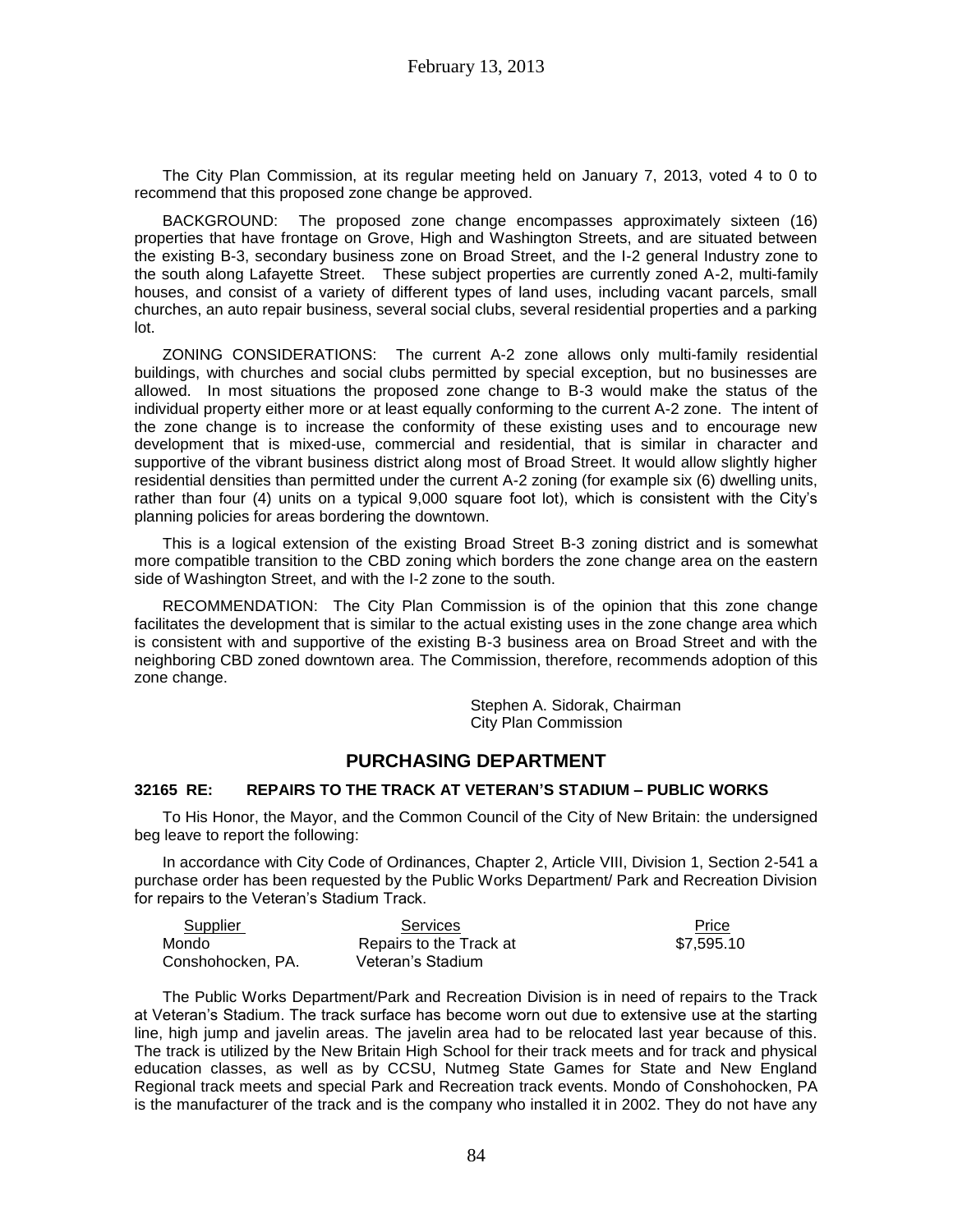dealers and are the sole provider of the material to make the needed repairs. The Purchasing Agent has verified this. Bid solicitation for the purchase of these needed repairs to the track would not be beneficial to the City. The repairs need to be scheduled soon so they can be conducted when the weather becomes warm so the track will then be able to be utilized in the spring for upcoming track meets and events. Funding for the repairs are available in the Public Works Department/Park and Recreation Division's account number, 001419007-5440, Parks Special Projects, Rentals/Supplies, Equipment.

Resolved: that the Purchasing Agent is hereby authorized to issue a Purchase Order for \$7,595.10 to Mondo of Conshohocken, PA for repairs to the track at Veteran's Stadium for the Public Works Department/Park and Recreation Division.

> Jack Pieper Purchasing Agent

#### **32166 RE: HANDICAPED ACCESSIBLE GOLF CART – PUBLIC WORKS/PARKS AND RECREATION DIVISION, STANLEY GOLF COURSE**

To His Honor, the Mayor, and the Common Council of the City of New Britain: the undersigned beg leave to report the following:

In accordance with City Code of Ordinances, Chapter 2, Article VIII, Division 1, Section 2-541 a purchase order has been requested by the Public Works Department/ Park and Recreation Division for the purchase of a Handicapped Accessible Golf Cart for the Stanley Golf Course.

| Supplier                   | Item                   | Price       |
|----------------------------|------------------------|-------------|
| Stand Up & Play Foundation | ParaMobile Handicapped | \$18,750.00 |
| Washington, DC.            | Accessible Golf Cart   |             |

The Public Works Department/Park and Recreation Division has requested the purchase of a Handicapped Accessible Golf Cart for the Stanley Golf Course. Stanley Golf Course is working with the Hospital for Special Care, Mount Sinai and Gaylord Hospital to offer comprehensive golf lessons and programs for persons with disabilities. This Handicapped Accessible Golf Cart will allow persons of all ages with mobile disabilities an opportunity to participate in a wide array of golf activities at the Stanley Golf Course. The Stanley Golf Course will be the first golf course in the area to have a Handicapped Accessible Golf Cart. Stand Up & Play Foundation is the only distributor of the ParaMobile Handicapped Accessible Golf Cart in the U.S Market. The Purchasing Agent has verified this and has confirming documentation. Bid solicitation for the purchase of this new Handicapped Accessible Golf Cart would not be beneficial to the City. The Public Works Department/Park and Recreation Division was able to obtain support and donations to cover the entire cost of this purchase from Connecticare, the Walking for Kids Foundation, community individuals and businesses. Funding for the purchase was put into the Public Works Department/Park and Recreation Division's account number, 283420111-5659, Recreation Donations, Operating Material and Supplies.

Resolved: that the Purchasing Agent is hereby authorized to issue a Purchase Order for \$18,750.00 to Stand Up & Play Foundation of Washington, DC for the purchase of a Handicapped Accessible Golf Cart for the Public Works Department/Park and Recreation Division, Stanley Golf Course.

> Jack Pieper Purchasing Agent

### **32167 RE: ON-CALL ENGINEERING SERVICES – LANDFILL AND RECYCLING CENTER COMPLIANCE MONITORING DURING 2013**

To His Honor, the Mayor, and the Common Council of the City of New Britain: the undersigned beg leave to report the following: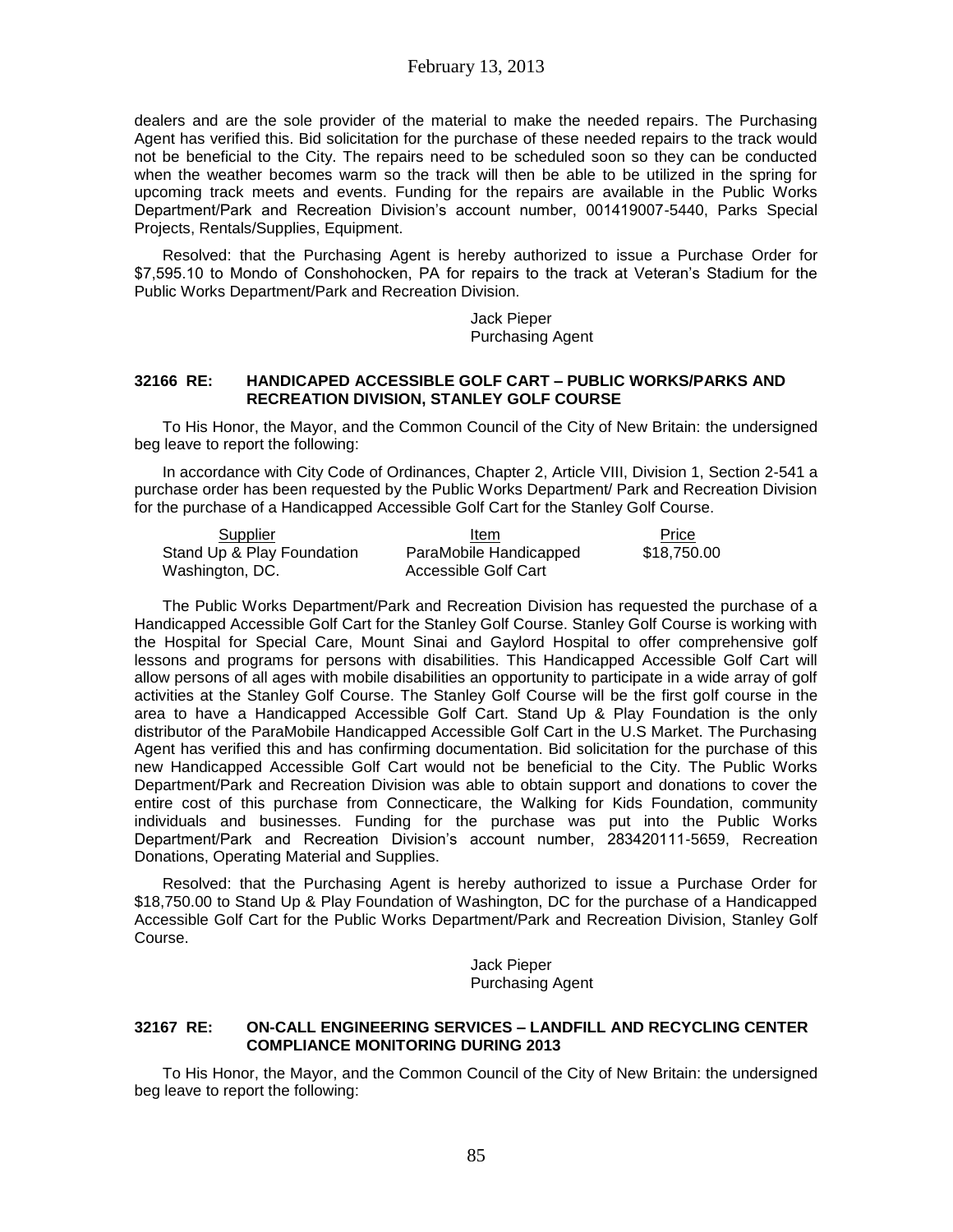The following on-call engineering project has been requisitioned following the award by the Common Council for on-call engineering contracts, Bid #3620, approved at its Regular Meeting of October 26, 2011

| Project Name: | Landfill and Recycling Center Compliance Monitoring during 2013                           |
|---------------|-------------------------------------------------------------------------------------------|
| Vendor:       | <b>GEI Consultants</b>                                                                    |
| Amount:       | \$49.974.00                                                                               |
| Line Items:   | 0082749104-5331 Capital Projects, EBond Landfill Closure,<br><b>Professional Services</b> |
| Requested By: | Public Works Department, Engineering Division                                             |

Scope: GEI Consultants will conduct quarterly testing of ground and surface water as well as monitoring for Methane gases at the City's Landfill and Recycling Center. A quarterly, semi-annual and annual summary reports of the testing and monitoring results will be created. These reports will include water quality, ground water elevations and flow maps. The reports will include items such as tabulated analytical data and exceedances of National Primary Drinking Water Standards and the Connecticut Department of Health Services Standards. The evaluation will be submitted to the Public Works Department for review and approval before being sent to the Connecticut DEEP. GEI Consultants will also meet with the Public Works Department to discuss the results of their tests.

RESOLVED; That the Purchasing Agent be and is hereby authorized to issue a Purchase Order for \$49,974.00 to GEI Consultants of Glastonbury, CT for Landfill and Recycling Center Compliance Monitoring during 2013.

> Jack Pieper Purchasing Agent

### **32168 RE: COOPERATIVE PURCHASING – EQUIPMENT RENTAL FOR PUBLIC WORKS DEPT. – EXCAVATOR**

To His Honor, the Mayor, and the Common Council of the City of New Britain: the undersigned beg leave to report the following:

In accordance with City Code of Ordinances, Chapter 2, Article VIII, Division 1, Section 2-538 (a), a purchase order was requested by the Public Works Department for Equipment Rental under the State of Connecticut's Cooperative Purchasing Plan:

| <b>Supplier</b>                        | Item                          | Price       |
|----------------------------------------|-------------------------------|-------------|
| W.I. Clark Company<br>Wallingford, CT. | Excavator W/50' Long Front    | \$8,100.00  |
|                                        | 30 Ton Articulated Haul Truck | \$7,800.00  |
|                                        | 30 Ton Articulated Haul Truck | \$7,800.00  |
|                                        | <b>Hydrostatic Dozer</b>      | \$4,400.00  |
|                                        | <b>Total Price</b>            | \$28,100.00 |

The New Britain Public Works Department requested the rental of equipment. The Public Works Department needs this equipment for the Stanley Quarter Park Pond Dredging Project. They need to excavate sediment and silt from the two (2) inlet areas and the outlet area of the pond. This work is required because of the amount of sediment which was washed into these areas has impacted the flow of water into and out of the pond. The equipment needed for this project is very unique and is not part of the City's annual equipment rental bid, Bid 3676. The Public Works Department was able to get four (4) quotes from local companies for the rental of this equipment. W.I. Clark Company submitted the lowest price. They have a State of Connecticut Contract, 12PSX0343, for the rental of construction equipment for the Department of Transportation. Funding is available for this purchase within the Public Works Department's account number 208315101- 5440, Sewer Fund, Rentals, Supplies and Equipment.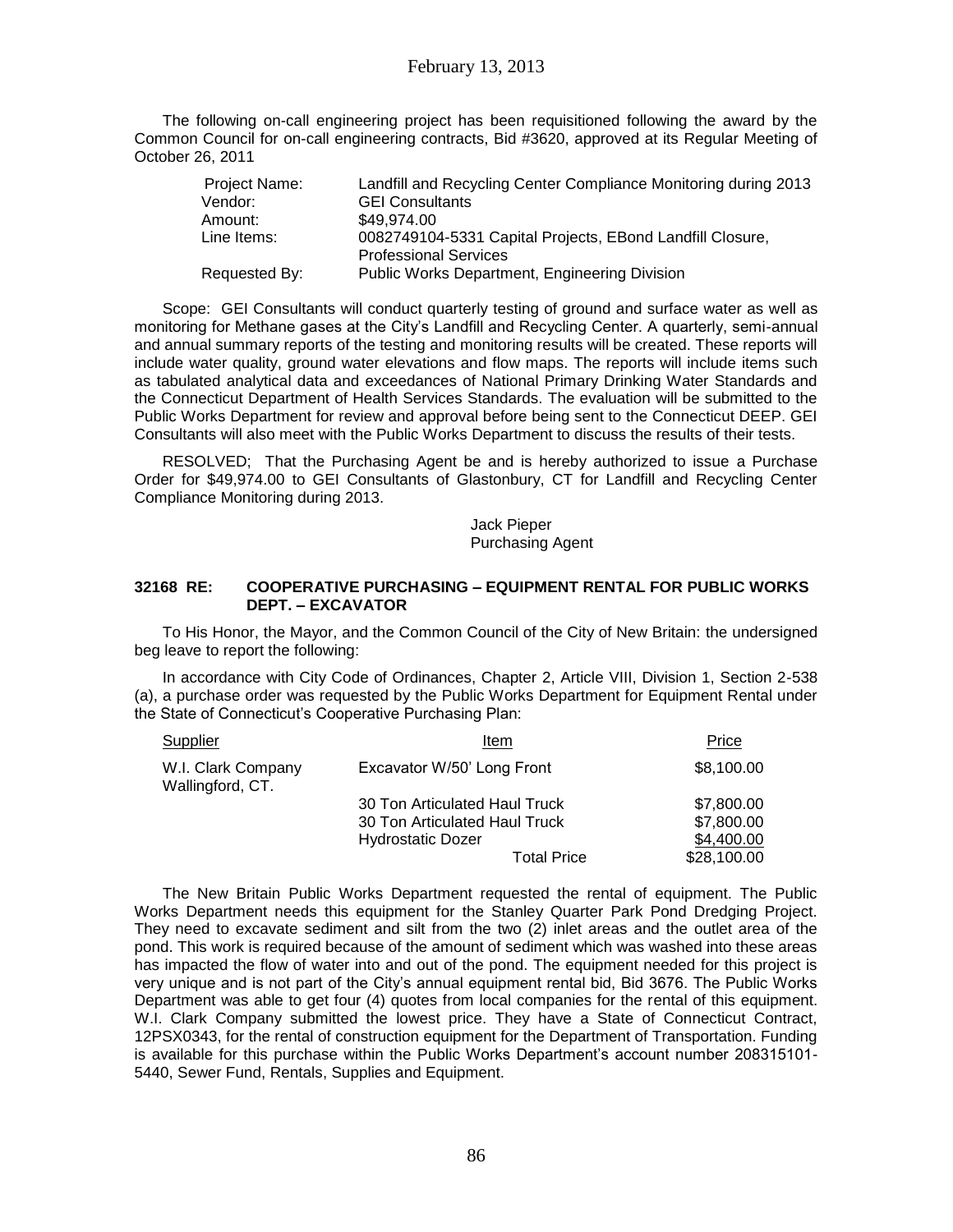## February 13, 2013

RESOLVED: That the Purchasing Agent is hereby authorized to issue a purchase order for \$28,100.00 to W.I. Clark Company of Wallingford, CT for the rental of an Excavator, two (2) 30 Ton Articulated Haul Trucks and a Hydrostatic Dozer for the Stanley Quarter Park Dredging Project utilizing the State of Connecticut's Cooperative Purchasing Plan, Contract Award #12PSX0343.

> Jack Pieper Purchasing Agent

#### **32169 RE: COOPERATIVE PURCHASING – ROOF REPLACEMENT ON A SMOKE SAFETY TRAINING TRAILER FOR THE FIRE DEPARTMENT**

To His Honor, the Mayor, and the Common Council of the City of New Britain: the undersigned beg leave to report the following:

In accordance with City Code of Ordinances, Chapter 2, Article VIII, Division 1, Section 2-538 (a), a purchase order was requested by the New Britain Fire Department for the following under the State of Connecticut's Cooperative Plan:

| Supplier               | Item                               |  |  | Price      |
|------------------------|------------------------------------|--|--|------------|
| Lee's Auto Center Inc. | Roof Replacement on a Smoke Safety |  |  | \$4,635.75 |
| Ellington, CT.         | Training Trailer                   |  |  |            |

The New Britain Fire Department requested a purchase order for the roof replacement of their Smoke Safety Training Trailer. The Trailer is utilized by the Fire Department for fire and smoke prevention training of students at City Schools. The metal roof of the trailer now has a crack in it. Water started to leak into the trailer. The trailer manufacturer, Surry Fire Safety House, is located in Ohio and has provided the Fire Department with a quote of \$6,800.00 to replace the roof. The trailer manufacturer has indicated that they do not have any local dealers. Their price did not include the cost to ship the trailer to them or to ship the trailer back to the City once the repairs were conducted. This would be an additional cost of \$2,400.00 for the City to do this. Repairs to trailers is very unique and local auto body shops do not have the experience in trailer repairs. Lees Auto Center, Inc of Ellington sells trailers as well as makes mechanical and body repairs to them. They have a State of Connecticut Contract, 10PSX0044, to provide maintenance and repairs to state vehicles and equipment. They have seen the trailer and have provided the Fire Department with a quote to replace the roof, per State of Connecticut contract pricing, for \$4,635.75, which was less than that of the trailer manufacturer. Because they are local, the Fire Department can bring the trailer to them and not incur any shipping cost. Funding is available for this purchase within the Risk Management's account number 704625102-5244, Vehicle Damage, Fire Department.

RESOLVED: That the Purchasing Agent is hereby authorized to issue a purchase order for \$4,635.75 to Lee's Auto Center, Inc of Ellington, CT. for the Roof Replacement of the Smoke Safety Training Trailer for the Fire Department utilizing the State of Connecticut's Cooperative Purchasing Plan, Contract Award #10PSX0044.

> Jack Pieper Purchasing Agent

### **32170 RE: LEAF COMPOSTING SERVICES FOR THE PUBLIC WORKS DEPARTMENT**

To His Honor, the Mayor, and the Common Council of the City of New Britain: the undersigned beg leave to report the following:

Public Bid No. 3703 was solicited and received in accordance with the Purchasing Ordinances of the City of New Britain for Leaf Composting Services for the Public Works Department for a three (3) year contract period with the option to extend the contract for two (2), one (1) year periods beyond the initial contract period if the market rates are lower than the third year pricing and based upon successful negotiations and agreement between the City and company awarded the bid. Funding is available for this purchase from the Public Works Department's account, 001315004- 5428, Sanitation, Disposal Tip Fees.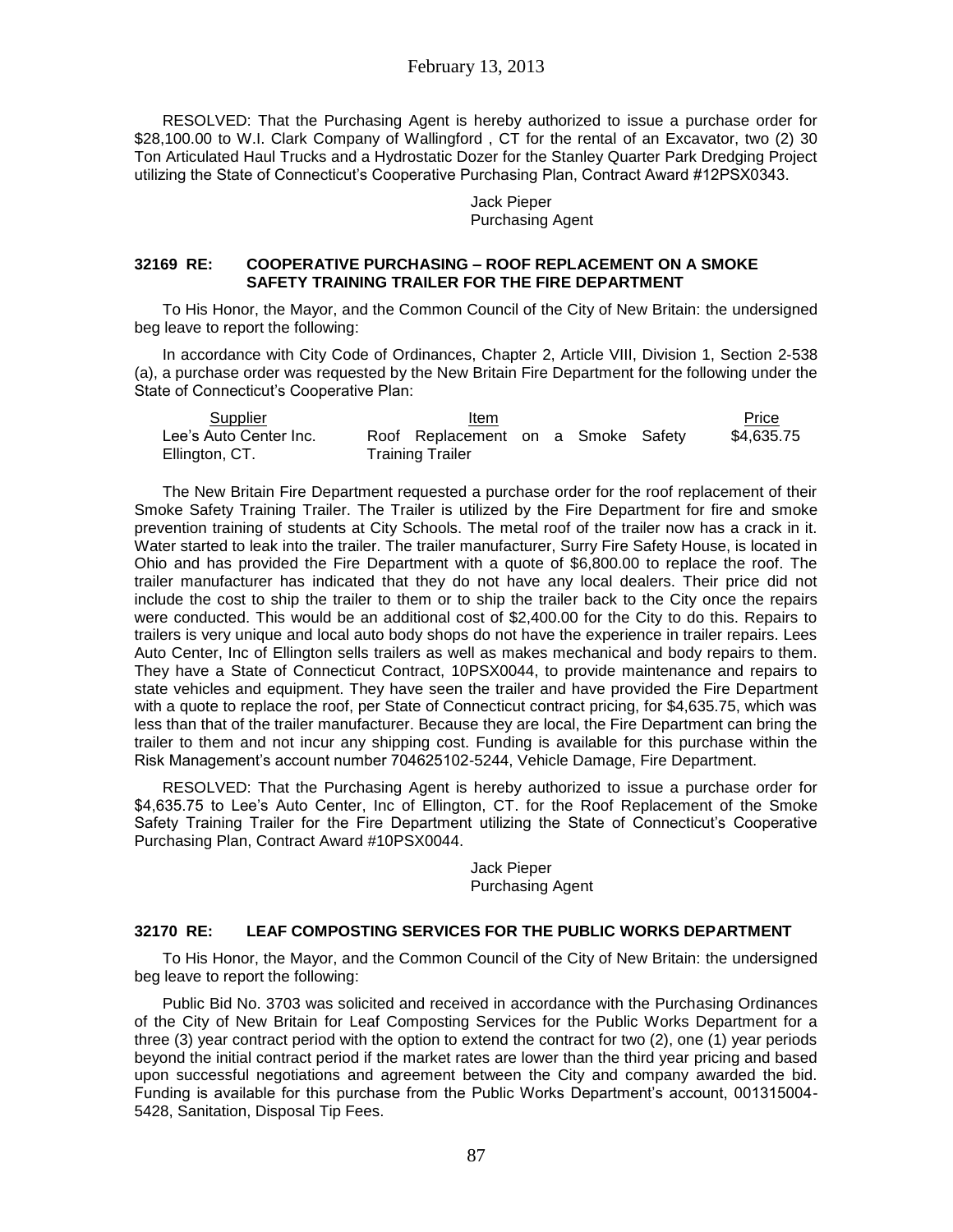Invitations to bid were solicited and the bid was duly advertised in the New Britain Herald Newspaper, the City and State of Connecticut's Department of Administration Services websites and mailed to ten (10) Leaf Composting Companies. The Purchasing Agent did not receive any letters from the Leaf Composting Companies on the mailing list who indicated that they could not respond to the bid request. The Responses received are on file in the Town Clerks Office.

The bids were reviewed for conformance to specifications by the Public Works Department Administration and the Purchasing Agent. Green Cycle of Connecticut, Inc was the lowest bidder and met all bid specifications. Green Cycle of Connecticut, Inc has provided this service to the Public Works Department for the last five (5) years when they were awarded the bid the last time it was put out to bid. They have provided excellent leaf composting services to the Public Works Department. Therefore the Director of the Public Works Department is recommending that the bid be awarded again to Green Cycle of Connecticut, Inc of Farmington, CT

RESOLVED: That the Purchasing Agent is hereby authorized to issue a purchase order and enter into a three (3) year contract with the option to extend the contract for two (2), one (1) year periods beyond the initial contract period if the market rates are lower than the third year pricing and based upon successful negotiations and agreement between the City and Green Cycle of Connecticut, Inc of Farmington, CT for Leaf Composting Services, per the specifications of Public Bid No. 3703.

> Jack Pieper Purchasing Agent

### **32171 RE: PRINTING OF BROCHURES FOR THE PUBLIC WORKS DEPT./PARKS AND RECREATION DIVISION**

To His Honor, the Mayor, and the Common Council of the City of New Britain: the undersigned beg leave to report the following:

Public Bid No. 3706 was solicited and received in accordance with the Purchasing Ordinances of the City of New Britain for the Printing of Summer/Fall 2013 and the Winter/Spring 2013-2014 Brochures for the Public Works Department/Parks & Recreation Division. Funding is available for the printing of these Brochures within the Public Work's Account Numbers 001420001-5550, General Fund, Printing and Advertising.

Invitations to bid were solicited and the bid was duly advertised in the New Britain Herald Newspaper, the City and State of Connecticut's Department of Administration Services websites and mailed to eighty-two (82) Printing Companies. The Purchasing Agent did not receive any letters from the Printing Companies on the mailing list who indicated that they could not respond to the bid request. The Responses received are on file in the Town Clerks Office.

The bids were reviewed for conformance to specifications by the Park and Recreation Division's Administration and the Purchasing Agent. As done previously, the Parks and Recreation Division Administration would like a brochure that is appealing so more parents look at the brochure and become aware of the programs offered by the City for their children. Therefore the Director of Parks and Recreation Division is recommending that the bid be awarded to NCP, Inc of Claysbury, PA who was the lowest bidder and met all of the bid specifications for the printing of the brochures.

RESOLVED: That the Purchasing Agent is hereby authorized to enter into a contract and issue purchase orders to NCP, Inc of Claysbury, PA, MA in the amount of \$2,044.00 for the printing of 10,000 Summer/Fall 2013 Brochures and \$2,044.00 for the printing of 10,000 Winter/Spring 2013-2014 Brochures for the Public Works Department /Parks and Recreation Division per the terms and specifications of Public Bid No. 3706.

> Jack Pieper Purchasing Agent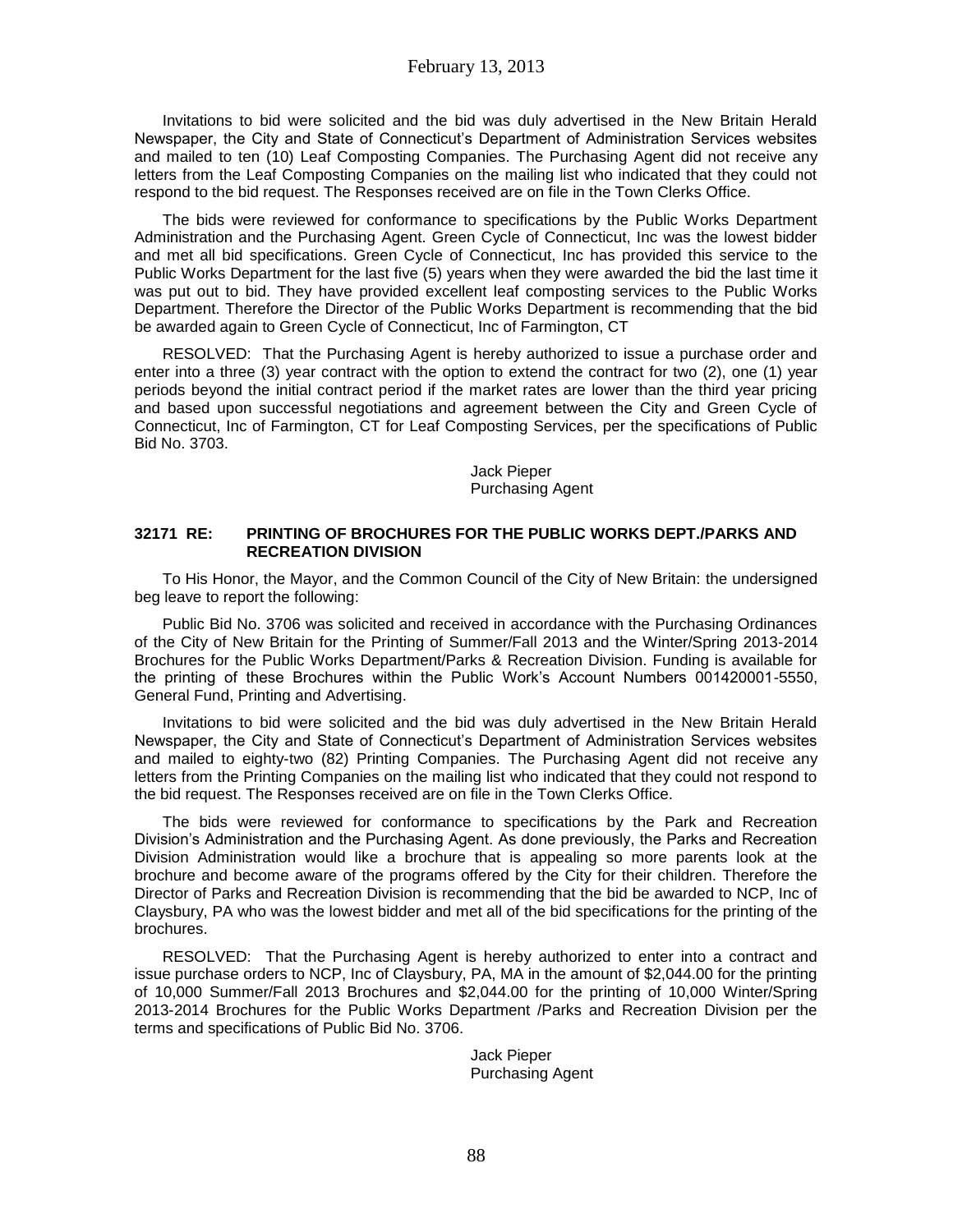### **32173 RE: IN-CAR CAMERA SYSTEM FOR THE POLICE DEPARTMENT**

To His Honor, the Mayor, and the Common Council of the City of New Britain the undersigned beg leave to report the following:

In accordance with City Code of Ordinances, Chapter 2, Article VIII, Division 1, Section 2-541 (a), a purchase order was requested by the New Britain Police Department for the purchase of an In-Car Camera System.

| Supplier         | Items                                | <b>Total Price</b> |
|------------------|--------------------------------------|--------------------|
| WatchGuard Video | In-Car Camera System with associated | \$79.985.00        |
| Allen, TX        | Hardware and Software                |                    |

The New Britain Police Department requested the purchase of an In-Car Camera System with associated hardware and software to be installed in fourteen (14) Police Cruisers. WatchGuard Video, Inc of Allen, TX is the manufacturer of these items. Other municipalities, Farmington and Old Saybrook and Central Connecticut State University a state agency, have recently put this out to bid and purchased this equipment from WatchGaurd Video who submitted the lowest responsible bid. WatchGaurd Video provided the New Britain Police Department with the same bid price. They do not have any dealers and are the sole provider of this camera system. The Purchasing Agent has verified this. Therefore bid solicitation for the purchase of the In-Car Camera System with associated hardware and software would not be beneficial to the City. The cost of the In-car Camera System with associated Hardware and Software for the fourteen (14) Police Cruisers is being paid for by a grant the Police Department has received. Funding is available for this purchase in the Police Department's account number 269211112-5740, JAG Grant, Equipment.

RESOLVED: That the Purchasing Agent is hereby authorized to issue a purchase order for \$79,985.00 to WatchGuard Video, Inc of Allen, TX, for the purchase of an In-Car Camera Systems with associated hardware and software to be installed in fourteen (14) Police Cruisers for the New Britain Police Department.

> Jack Pieper Purchasing Agent

# **DEPARTMENT OF PUBLIC WORKS**

### **32146-2 RE: STREET NAME CHANGES FOR PORTIONS OF DEAN DRIVE, WALKER ROAD AND GOVERNOR STREET – CORBIN HEIGHTS DEVELOPMENT PROJECT**

To His Honor, the Mayor, and the Common Council of the City of New Britain: the undersigned beg leave to report the following:

Reporting that the portion of the street currently named "Dean Drive" that lies between the intersection with Walker Road and the intersection with current Governor Street, is to be changed to "Walker Road". Walker Road will become a longer "L" shaped street, beginning and running west from Corbin Avenue and then, at the existing corner "roundabout" intersection with current Dean Drive, turning 90 degrees and running approximately 850 feet south to intersect with Dean Drive.

Also, the portion of Governor Street running west from Corbin Avenue to Dean Drive approximately 850 feet in length is to be changed to "Dean Drive". Dean Drive then becomes a through street the entire length, running west from Corbin Avenue, connecting to the existing Dean Drive at the intersection of the newly named Walker Road, and running out to Slater Road. There will be a minor intersection realignment, where the renamed Dean Drive meets the renamed Walker Drive, giving Dean Drive a somewhat more direct flow.

RECOMMENDATION: The Public Works Department believes this will prevent confusion that may result from the changes to street layout and the intersection realignments and re-numbering of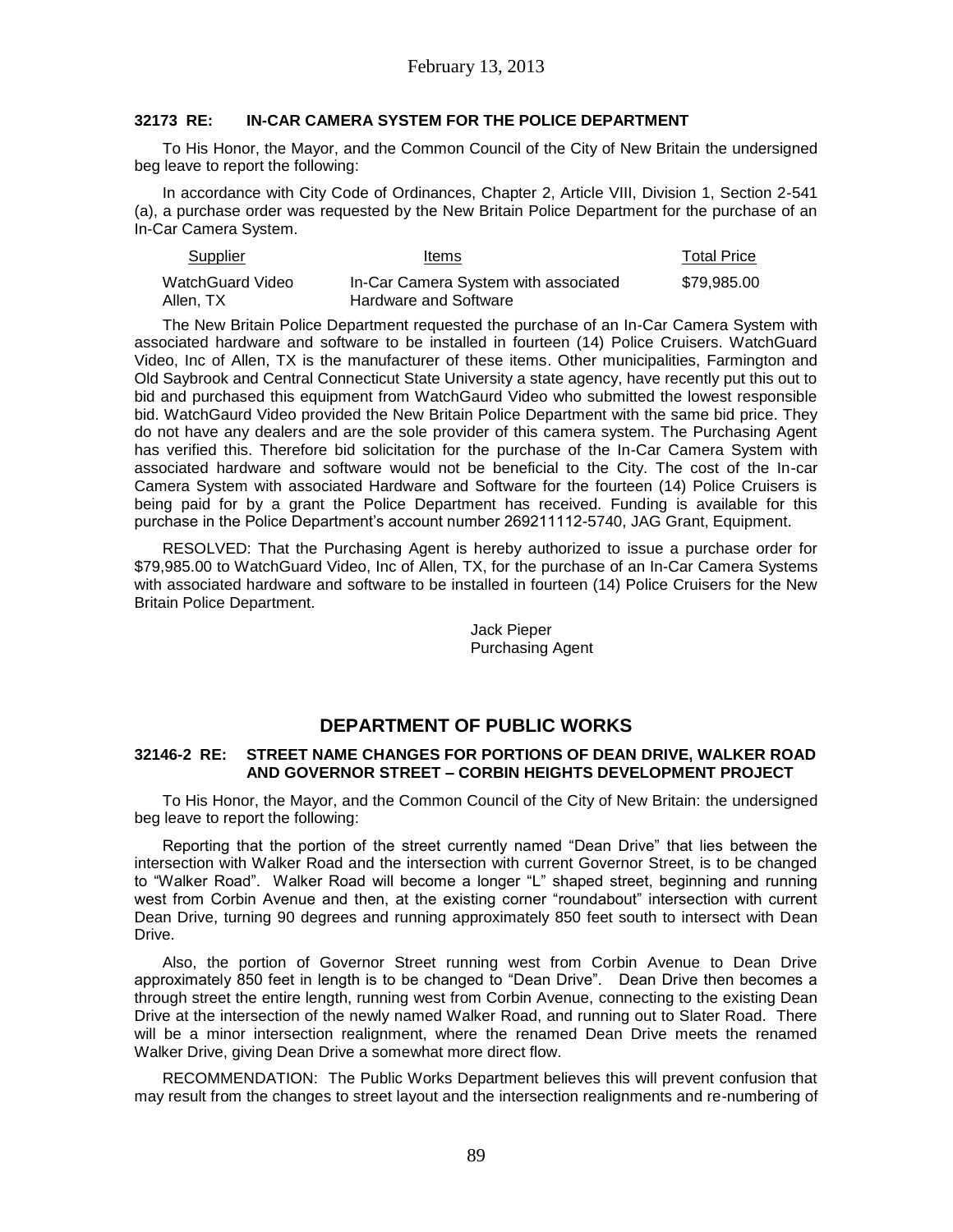buildings in the redeveloped Corbin Heights housing complex and therefore the proposed changes in the street names is recommended.

> Mark E. Moriarty, P.E. Director, Public Works

#### **32174 RE: SUBWAY RENTAL CHARGES: JANUARY 2013 THRU DECEMBER 2013**

To His Honor, the Mayor, and the Common Council of the City of New Britain: the undersigned beg leave to report the following:

On February 4, 2013 the Board of Public Works held a required Public Hearing on the 2013 Subway Rental Charges.

Operating Expenses for the maintenance and extension of the Subway Conduit System requires an income of \$47,422 during 2013 to be obtained from the rental of 28,693 linear feet of occupied underground conduit.

Resolved by the Common Council of the City of New Britain, Connecticut that Subway Rental Charges for the year January 1, 2013 to December 31, 2013 be assessable at the rate of \$1.65 per linear foot, per annum, payable semi-annually on the first day of July, 2013 and the first day of January, 2014.

> Mark E. Moriarty Director, Public Works

## **COMMITTEE ON PLANNING, ZONING AND HOUSING**

### **32146-3 RE: STREET NAME CHANGES FOR PORTIONS OF DEAN DRIVE, WALKER ROAD AND GOVERNOR STREET – CORBIN HEIGHTS DEVELOPMENT PROJECT**

To His Honor, the Mayor, and the Common Council of the City of New Britain: the undersigned beg leave to report the following:

The Committee on Planning, Zoning and Housing at a regular meeting and public hearing held on Tuesday evening, February 5, 2013 at 7:00 p.m. in the Council Chambers to which was referred the matter of Item #32146 – Street Name Change for Corbin Heights redevelopment project of existing street named "Dean Drive.," from Walker Road to the existing Governor Street to "Walker Road" and existing street named "Governor Street" west of Corbin Avenue to "Dean Drive" voted to accept and recommend and be referred back to the Common Council with a favorable recommendation.

> Alderman Roy Centeno **Chair**

# **REPORTS OF LEGISLATIVE COMMITTEES, BOARDS, COMMISSIONS AND DEPARTMENTS**

## **PURCHASING DEPARTMENT**

#### **32172 RE: AQUATIC FACILITY RENOVATIONS AT A.W. STANLEY POOL FOR THE PUBLIC WORKS DEPARTMENT**

To His Honor, the Mayor, and the Common Council of the City of New Britain: the undersigned beg leave to report the following:

Public Bid No. 3714 was solicited and received in accordance with the Purchasing Ordinances of the City of New Britain for the Aquatic Facility Renovations at the A.W. Stanley Pool for the Public Works Department/Park and Recreation Division. Funding for the Aquatic Facility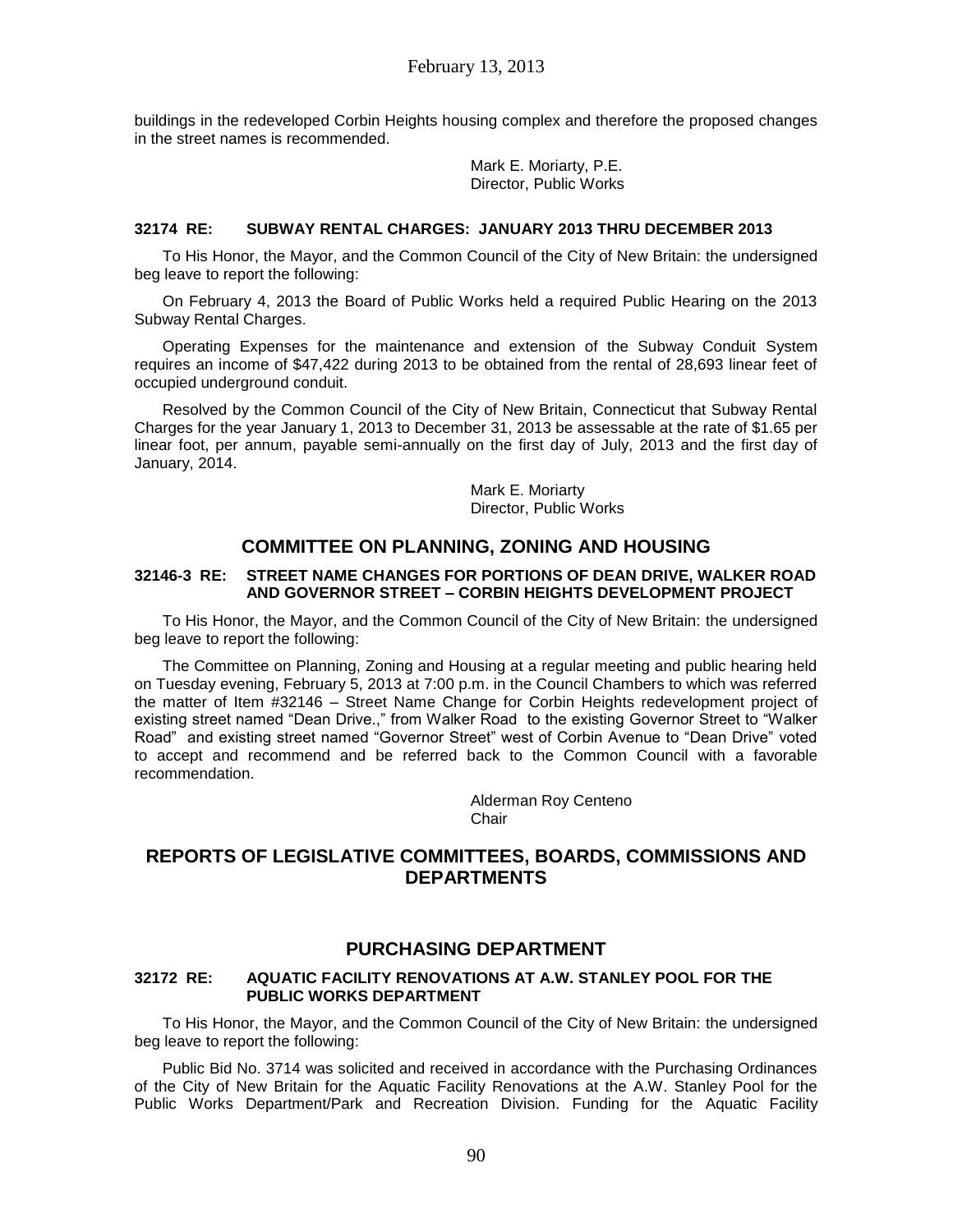Renovations at the A.W. Stanley Pool is available in the Public Works Department/Park and Recreation Division's account number, 0083060101-5454, Capital Projects, A.W. Stanley Pools.

Invitations to bid were solicited and the bid was duly advertised in the New Britain Herald Newspaper, the City and State of Connecticut's Department of Administration Services websites and mailed to sixteen (16) Pool Companies. The Purchasing Agent did not receive any letters from the Pool Companies on the mailing list who indicated that they could not respond to the bid request. The Responses received are on file in the Town Clerks Office.

The bids were reviewed for conformance to specifications by the Park and Recreation Division's Administration, the City's On-call Engineering Company associated with this project and the Purchasing Agent. Therefore the Director of the Parks and Recreation Division is recommending the bid be awarded to Construction Services of New England, Inc of W. Simsbury, CT who submitted the lowest responsible bid and met all of the bid specifications.

RESOLVED: That the Purchasing Agent is hereby authorized to issue a Purchase Order not to exceed \$425,000.00 and enter into a contract with Construction Services of New England, Inc of W. Simsbury, CT for the Aquatic Facility Renovations at the A.W. Stanley Pool for the Public Works Department/Park and Recreation Division per the terms and specifications of Public Bid No. 3714.

> Jack Pieper Purchasing Agent

Ald. Trueworthy moved to accept and adopt, seconded by Ald. Bielinski. So voted. Approved February 20, 2013 by Mayor Timothy E. O'Brien.

## **COMMITTEE ON ZONING**

#### **32124-2 RE: CHANGE OF ZONE FOR CERTAIN PROPERTIES ON GROVE, WASHINGTON AND HIGH STREETS FROM A-2 (MULTI-FAMILY HOUSES) TO B-3 (NEIGHBORHOOD BUSINESS)**

To His Honor, the Mayor, and the Common Council of the City of New Britain: the undersigned beg leave to report the following:

The Common Council as the Zoning Authority of the City of New Britain and Planning, Zoning and Housing Committee of the Common Council, gave due and legal notice of a time and place for a public hearing in reference to Item #32124 – Amend official zoning map to change zoning of certain properties having frontage on Grove St., Washington St. and High St. from A-2 (Multi-Family Houses) to B-3 (Neighborhood Business). Said hearing was held on Tuesday, February 5, 2013 at 7:00 p.m. in the Council Chambers of City Hall, 27 West Main Street, New Britain, Conn.

The City Plan Commission, at its regular meeting held on Monday evening, January 7, 2013 voted 4 to 0 to approve amending official zoning map to change zoning of certain properties having frontage on Grove St., Washington St. and High St. from A-2 (Multi-Family Houses) to B-3 (Neighborhood Business).

The Common Council as the Zoning Authority of the City of New Britain and the Planning, Zoning and Housing Committee of the Common Council voted to remove from the table and amend official zoning map to change zoning of certain properties having frontage on Grove St., Washington St. and High St. from A-2 (Multi-Family Houses) to B-3 (Neighborhood Business) and refer back to the Common Council with a favorable recommendation.

> Alderman Roy Centeno **Chair**

Ald. Trueworthy moved to accept and adopt, to become effective ten calendar days after the Mayor's signature, seconded by Ald. Bielinski. So voted. Ald. Brown was excused from voting he did not attend the public hearing, nor did he listen to the tape. Approved February 20, 2013 by Mayor Timothy E. O'Brien.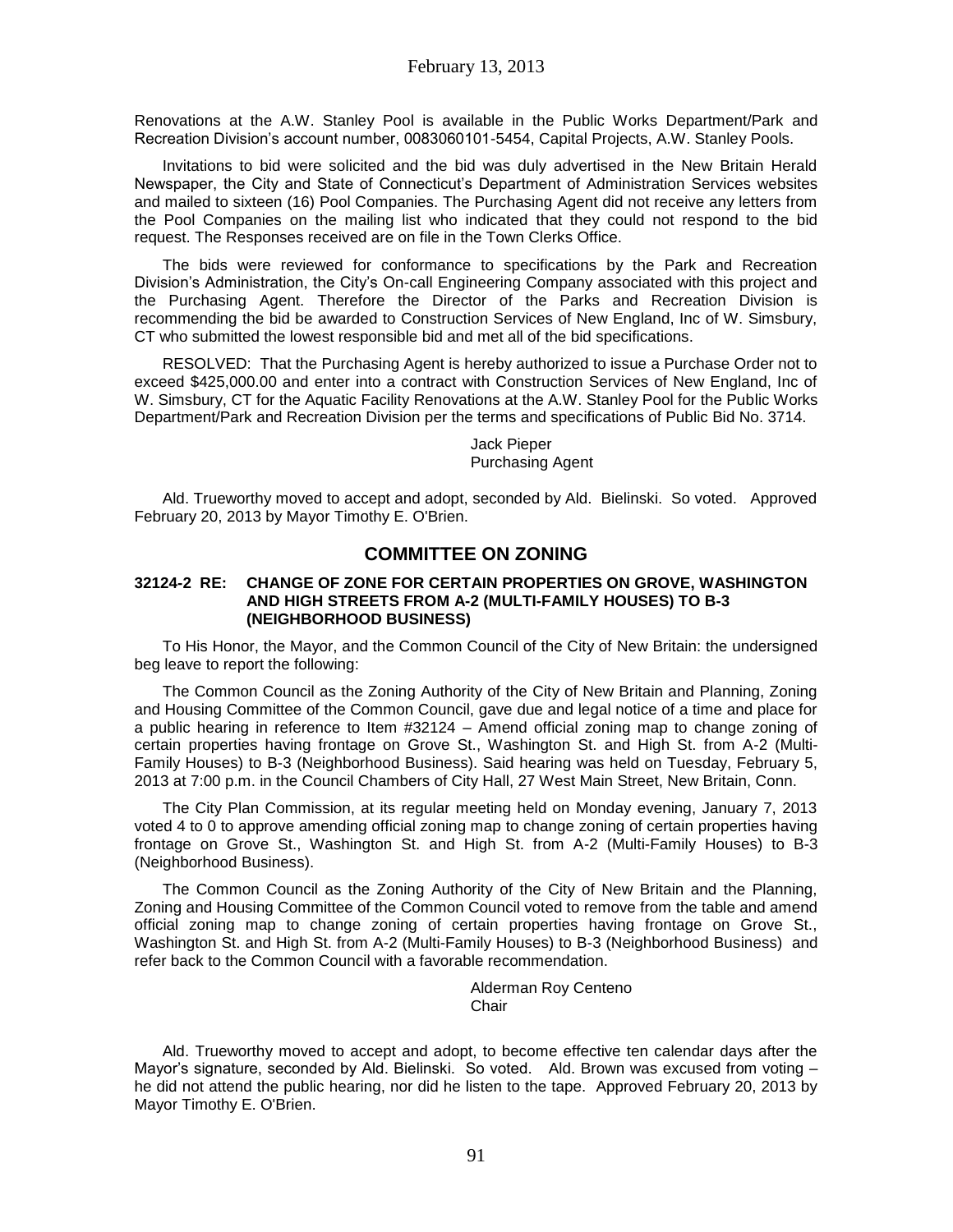# **NEW BUSINESS**

# **RESOLUTIONS**

### **32175 RE: AUTHORIZING THE MAYOR TO ACCEPT EMERGENCY MANAGEMENT PERFORMANCE GRANT PROGRAM CONDITIONS OF ELIGIBILITY**

To His Honor, the Mayor, and the Common Council of the City of New Britain: the undersigned beg leave to recommend the adoption of the following:

Whereas; the City of New Britain is seeking to maintain a uniform policy for the Emergency Management Performance Grant (EMPG) payment; and

Whereas; the City of New Britain recognizes that federal constraints will determine funding allocation and such allocations are calculated based on the City's population as a percentage of the total population participating in the program; and

Whereas; the City of New Britain recognizes that the purpose of the EMPG program is to provide financial assistance to develop and to staff a comprehensive, all-hazard emergency management program; and

Whereas; the City of New Britain recognizes that it is required to meet the program's performance requirements which includes NIMS compliance to maintain eligibility within the program; and

Whereas; the City of New Britain recognizes that the program is performance oriented and acknowledges its requirement to demonstrate its commitment to building and improving the City's ability to respond to all-hazard emergencies and coordinating a multi agency emergency responses; and

Whereas; the City of New Britain recognizes that acceptance of an award under this program constitutes a legally binding agreement to comply with all relevant and applicable Federal and State regulations and conditions; NOW, THEREFORE, BE IT

Resolved: that Mayor Timothy E. O'Brien Jr., is hereby authorized on behalf of the City of New Britain to accept the EMPG program conditions of eligibility for Federal Fiscal Year (FFY) 2013 beginning October 1st 2012 and to execute any and all documents necessary for the City to receive such grant funds.

> Alderwoman Suzanne Bielinski Alderwoman Eva Magnuszewski Alderman Roy Centeno

Ald. Bielinski moved to accept and adopt, seconded by Ald. DeFronzo. So voted. Approved February 15, 2013 by Mayor Timothy E. O'Brien.

### **32176 RE: BAZAAR/CARNIVAL – POPE JOHN PAUL II CATHOLIC SCHOOL GROUNDS – JUNE 20 – JUNE 22, 2013**

To His Honor, the Mayor, and the Common Council of the City of New Britain: the undersigned beg leave to recommend the adoption of the following:

RESOLVED; by the Common Council of the City of New Britain that the Mayor be and he is hereby authorized to issue to the Pope John Paul II Catholic School, said licenses as may be issued under Chapter 5, Section 5-15 through 5-22 of the Code of Ordinances for the period of June 20-22, 2013 for the purpose of conducting a bazaar/carnival on the Pope John Paul II Catholic School grounds, 221 Farmington Avenue, New Britain, Conn.

Alderman Lawrence Hermanowski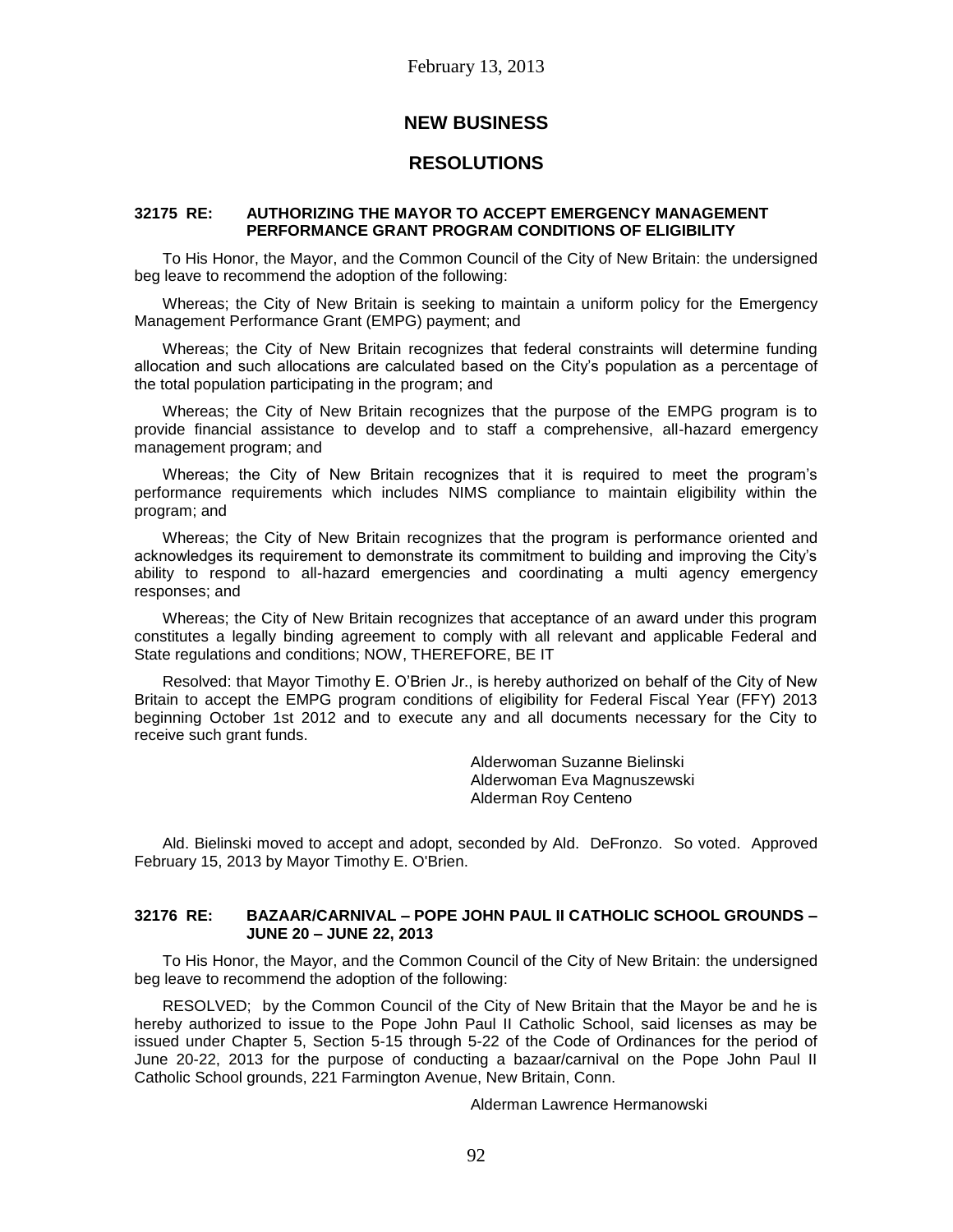Ald. Hermanowski moved to accept and refer to the License Committee, seconded by Ald. Black. So voted. Approved February 20, 2013 by Mayor Timothy E. O'Brien.

### **32177 RE: CALL TO ACTION FOR OUR ELECTED OFFICIALS AT THE STATE AND FEDERAL LEVELS TO HELP CURB GUN VIOLENCE**

To His Honor, the Mayor, and the Common Council of the City of New Britain: the undersigned beg leave to recommend the adoption of the following:

SUMMARY: A resolution condemning the unspeakable gun violence and loss of life in Newtown, Connecticut on December 14, 2012; extending sympathy, support and continuing prayer for the victims and their families and the entire Newtown community; and a call to action for our elected officials at the state and federal levels to help curb gun violence and prevent such tragedies from ever recurring.

WHEREAS; our nation has suffered from far too many gun-related deaths, with more than 30,000 firearm deaths every year; and

WHEREAS; our nation, in the words of President Obama, needs "to come up with some concrete steps we can take right now to keep our children safe, to help prevent mass shootings, to reduce the broader epidemic of gun violence in this country"; NOW, THEREFORE, BE IT

RESOLVED; that the New Britain Common Council:

- 1. Condemns the senseless gun attack at Sandy Hook Elementary School and offers condolences to all of those impacted by this tragedy;
- 2. Fully endorses the common sense agenda put forth by the bipartisan coalition of Mayors Against Illegal Guns and similar steps announced by President Obama on January 16, 2013, including;
	- a.) require a valid issued state pistol permit for the purchase of any and all firearms, including pistols, revolvers, rifles, shotguns; and whether purchased online, at an authorized gun retailer or at any gun show;
	- b.) require a valid issued state pistol permit for the purchase of any and all firearm ammunition; whether purchased online, at an authorized gun retailer or at any gun show.
	- c.) making gun trafficking a federal crime;
	- d.) appointing a director to the Bureau of Alcohol, Tobacco, Firearms and Explosives, which has gone without an official leader for more than six years;
	- e.) vigorous prosecution by the Justice Department of felons and other prohibited purchasers who attempt to buy firearms, ammunition or highcapacity magazines;
	- f.) requiring federal agencies to submit records that prohibit a person from owning a gun to the National Instant Criminal Background Check System; and
	- g.) repealing the remaining restrictions under the Tiahrt Amendments, which are riders to the federal budget that restrict access to federal gun data;
- 3. Supports new legislation being introduced by Senator Richard Blumenthal, the Ammunition Background Check Act of 2013, which would require instant background checks for the sale of gun ammunition. Modify introduced legislation to require a valid issued state pistol permit for the purchase of any and all firearm ammunition; whether purchased online, at an authorized gun retailer or at any gun show;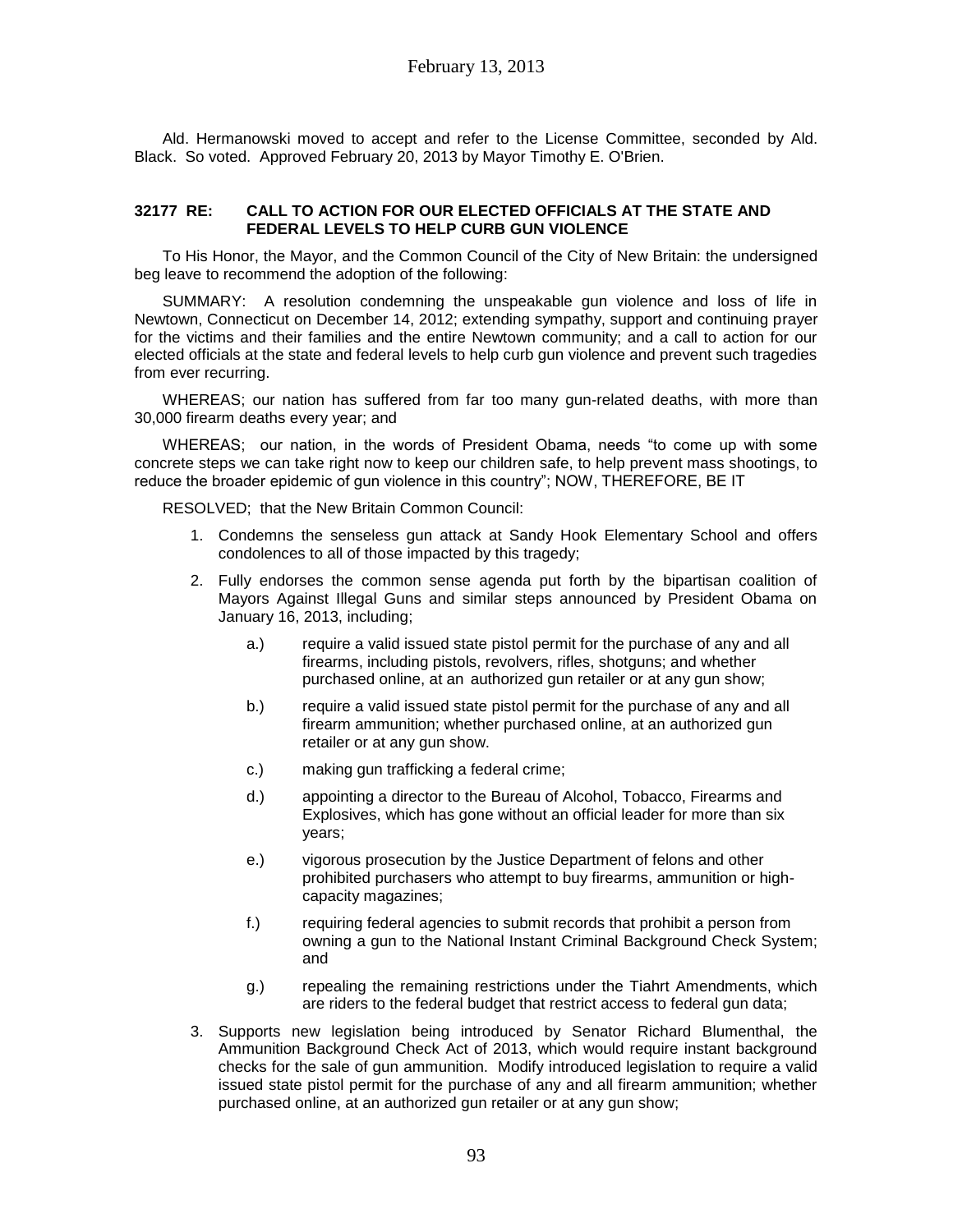- 4. Recognizes that in addition to new firearm regulations, a comprehensive approach to reducing the violence must include improved access to mental health resources, and a close review of violence-in-culture issues; and
- 5. Urges our local, state and federal officials to take immediate action and to remain committed to working together, in a bipartisan manner, to help prevent tragedies such as Sandy Hook from ever happening again.

and BE IT FURTHER

RESOLVED; that the resolution, upon adoption, be sent to the following:

- 1. Governor Dannel P. Malloy
- 2. Leadership of the State House and Senate
- 3. New Britain Delegation
- 4. President Barack Obama
- 5. Leadership of the U.S. Congress
- 6. U.S. House and Senate

Alderman Michael Trueworthy President to the Common Council Alderwoman Suzanne Bielinski Alderman Carlo Carlozzi Alderman Lawrence J. Hermanowski Alderman J. Tobias Freeman

Ald. Trueworthy moved to accept and adopt, seconded by Ald. Bielinski. Approved February 20, 2013 by Mayor Timothy E. O'Brien.

## **32178 RE: 21ST. CENTURY COMMUNITY LEARNING CENTERS AFTER SCHOOL PROGRAM – COHORT 7**

To His Honor, the Mayor, and the Common Council of the City of New Britain: the undersigned beg leave to recommend the adoption of the following:

Program Objective: The Parks and Recreation Department provides comprehensive after school programming at four elementary schools: DiLoreto Dual Language Elementary School, Lincoln Elementary School, Smalley Academy and Smith Elementary School. The students in grades three through five are targeted to attend the after school program from 2:45 to 5:45 p.m. The three major components of the after school program are education, recreation, and cultural arts.

Initial Year of Grant Funding: July 1, 2008. Local Program Operation Department: Recreation Division, Public Works.

Resolution Purpose: The Recreation Division is requesting approval of a 21st Century Community Learning Centers Grant in the amount of \$100,000. This is year five of the five year grant, and the Recreation Division is respectfully requesting that the Finance Department amend or set up expenditures and revenue accounts, and,

WHEREAS, the City, through its Recreation Division, will be receiving a CT 21st Century Community Learning Centers Grant for elementary after school programs for a five year grant period, this being the fifth year. The total funding over five years is over \$850,000. Funding has been granted for this program that will provide services such as recreational activities, tutoring, and mentoring to City youth in a youth center environment, and

WHEREAS, the City will match \$250,000 of in-kind services. Examples of these in-kind services are school bus transportation, equipment rental, facility rental and Hepatitis B shots, and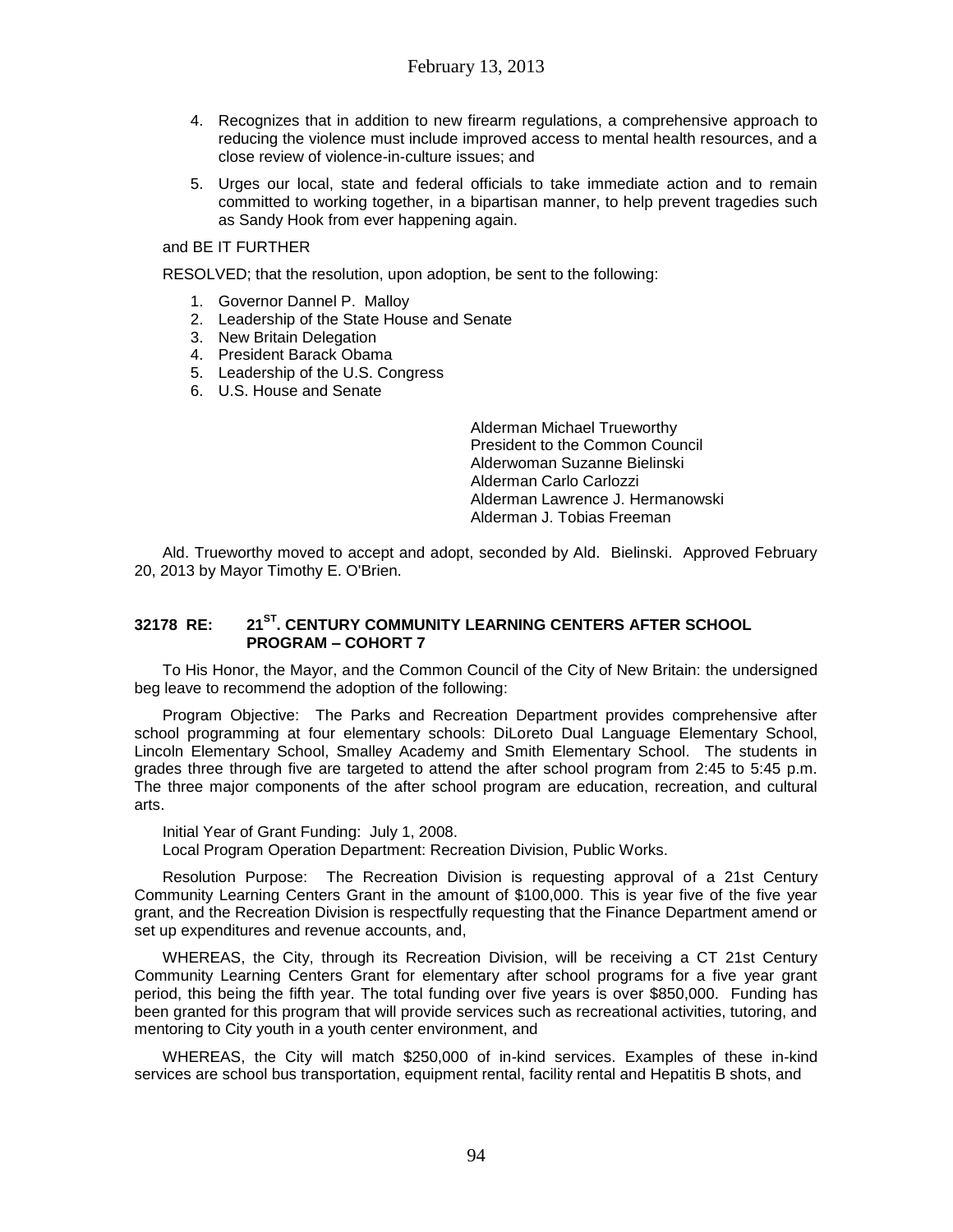WHEREAS, the CT 21st Century Community Learning Center monies will pay for personnel and administrative costs associated with the proposed programming strategy for the period of July 1, 2012, through June 30, 2013 and

WHEREAS, the Recreation Division also received a HUD grant from the Department of Municipal Development to provide an after school program at Lincoln and Smith Elementary Schools. Students in grades three through five are targeted to attend the program from 3:30 to 5:45 p.m. The Recreation Division is requesting approval of this grant in the amount of \$30,000,

WHEREAS, the Consolidated School District of New Britain granted money for an Extended School Hours Program at Lincoln and Smith Elementary Schools in the amount of \$11,000 for additional students to attend the after school program, therefore, be it

RESOLVED, that the budget amount of \$141,000 be amended and appropriated in the City's special revenue fund account structure in accordance with the requirements of the grantor agency. The account number has been established by the Finance Director, then it be further

RESOLVED, that the Finance Department is authorized to enter into agreement with required consultants specified by the State of Connecticut Department of Education for evaluation,computerization, and training purposes, fully funded by the grant money, then it be further

RESOLVED, that the Common Council authorizes Mayor Tim O'Brien to sign appropriate documents required for this grant.

|                |                                     |                               | Amended Budget |
|----------------|-------------------------------------|-------------------------------|----------------|
| 251420129-4222 | Revenue - State of CT               | \$                            | 100,000        |
| 238420128-4223 | Revenue-DMD                         | \$                            | 30,000         |
| 238420128-4232 | <b>Consolidated School District</b> | \$                            | 11,000         |
|                | TOTAL:                              | \$                            | 141,000        |
| State of CT    |                                     |                               |                |
| 251420129-5121 | <b>Salaries</b>                     |                               | 30,000         |
| 251420129-5124 | <b>Part-time Salaries</b>           | R\$\$\$\$\$\$\$\$\$\$\$\$\$\$ | 54,049         |
| 251420129-5227 | <b>Workmans Comp</b>                |                               | 156            |
| 251420129-5228 | Health/Life insurance               |                               | 74             |
| 251420129-5231 | Medicare                            |                               | 2,719          |
| 251420129-5352 | Data Processing                     |                               | 250            |
| 251420129-5412 | Telecommunications                  |                               | 1,000          |
| 251420129-5436 | <b>Equipment Maintenance</b>        |                               | 100            |
| 251420129-5440 | Rental and Leasing of Property      |                               | 5,750          |
| 251420129-5540 | <b>Advertising and Printing</b>     |                               | 250            |
| 251420129-5611 | <b>Office Supplies</b>              |                               | 1,000          |
| 251420129-5659 | Supplies                            |                               | 3,902          |
| 251420129-5810 | Fees, Memberships, Conferences      |                               | 750            |
|                | <b>Total Expenditures:</b>          | $\overline{\$}$               | 100,000        |
| <b>DMD</b>     |                                     |                               |                |
| 238420128-5124 | <b>Part-time Salaries</b>           |                               | 24,708         |
| 238420128-5231 | Medicare                            |                               | 358            |
| 238420128-5659 | <b>Supplies</b>                     |                               | 1,200          |
| 238420128-5412 | Telecommunications                  | ますままままま                       | 800            |
| 238420128-5440 | Rental and Leasing of Property      |                               | 2,634          |
| 238420129-5540 | <b>Advertising and Printing</b>     |                               | 100            |
| 238420128-5611 | <b>Office Supplies</b>              |                               | 200            |
|                | <b>Total Expenditures:</b>          |                               | 30,000         |
| <b>CSDNB</b>   |                                     |                               |                |
| 238420128-5124 | <b>Part-time Salaries</b>           |                               | 11,000         |
|                | <b>Total Expenditures:</b>          | <u>\$</u><br>\$               | 11,000         |
|                |                                     |                               |                |